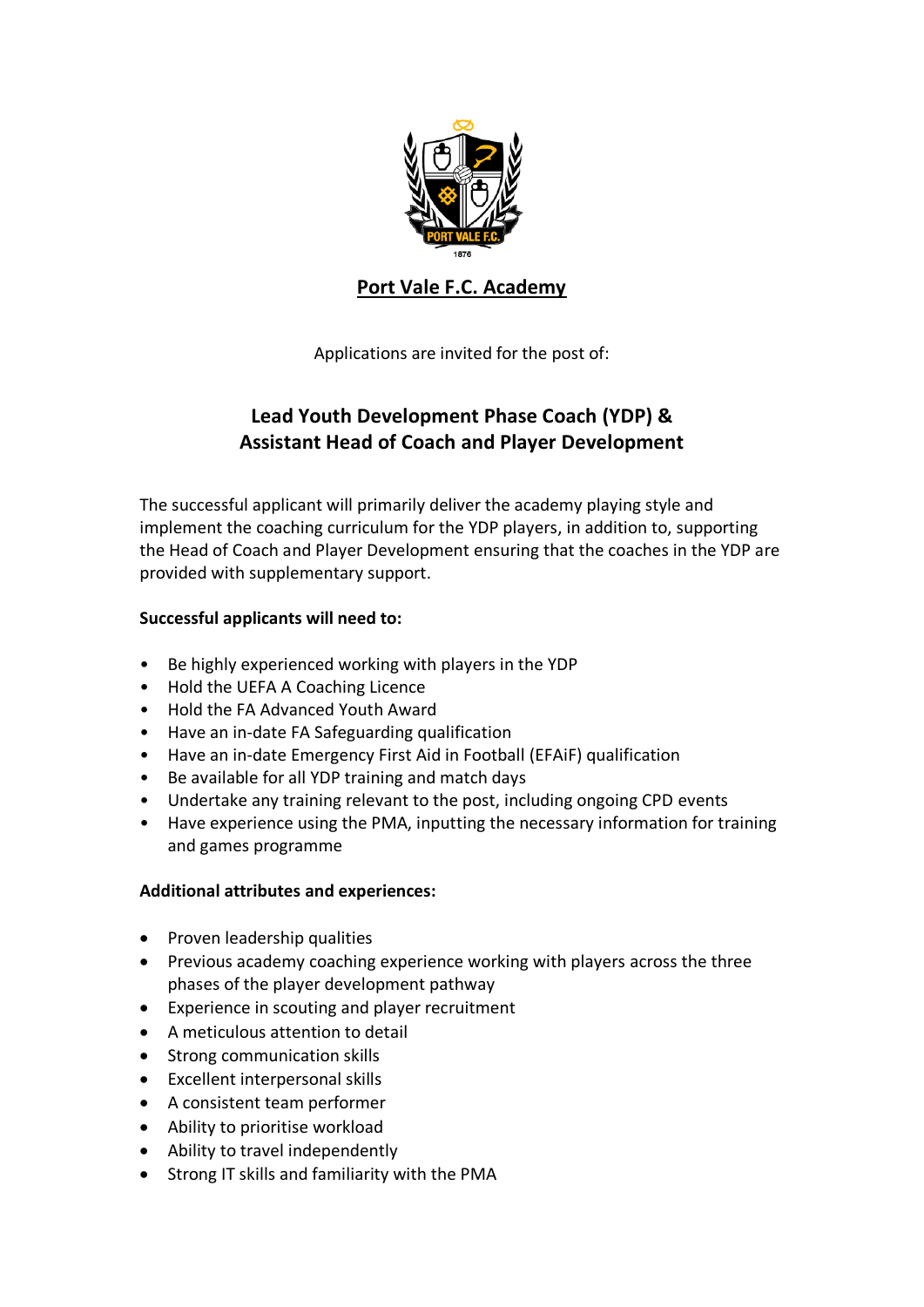- Excellent organisational qualities
- Ability to work to tight deadlines
- Previous experience of working in a professional football club environment

**Desirable skills, knowledge and experiences required for this role are detailed below:** 

- Coach Education and/or Mentoring qualification
- A strong understanding in Sport Science
- Experience in coach development

It is essential to undertake any training relevant to the post, including ongoing CPD training. The successful candidate must be trustworthy and adhere to codes of conduct, ethics, and confidentiality.

The nature of the role means that there are significant variations in the level of activity. This requires the job holder to work the hours that are needed to meet the requirements of the role.

The position is subject to an Enhanced level DBS check, satisfactory references and a six-month probationary period.

Applicants need to apply via the link below:

<https://hr.breathehr.com/v/lead-youth-development-phase-coach-23729>

The deadline for applications is Friday 17<sup>th</sup> June 2022.

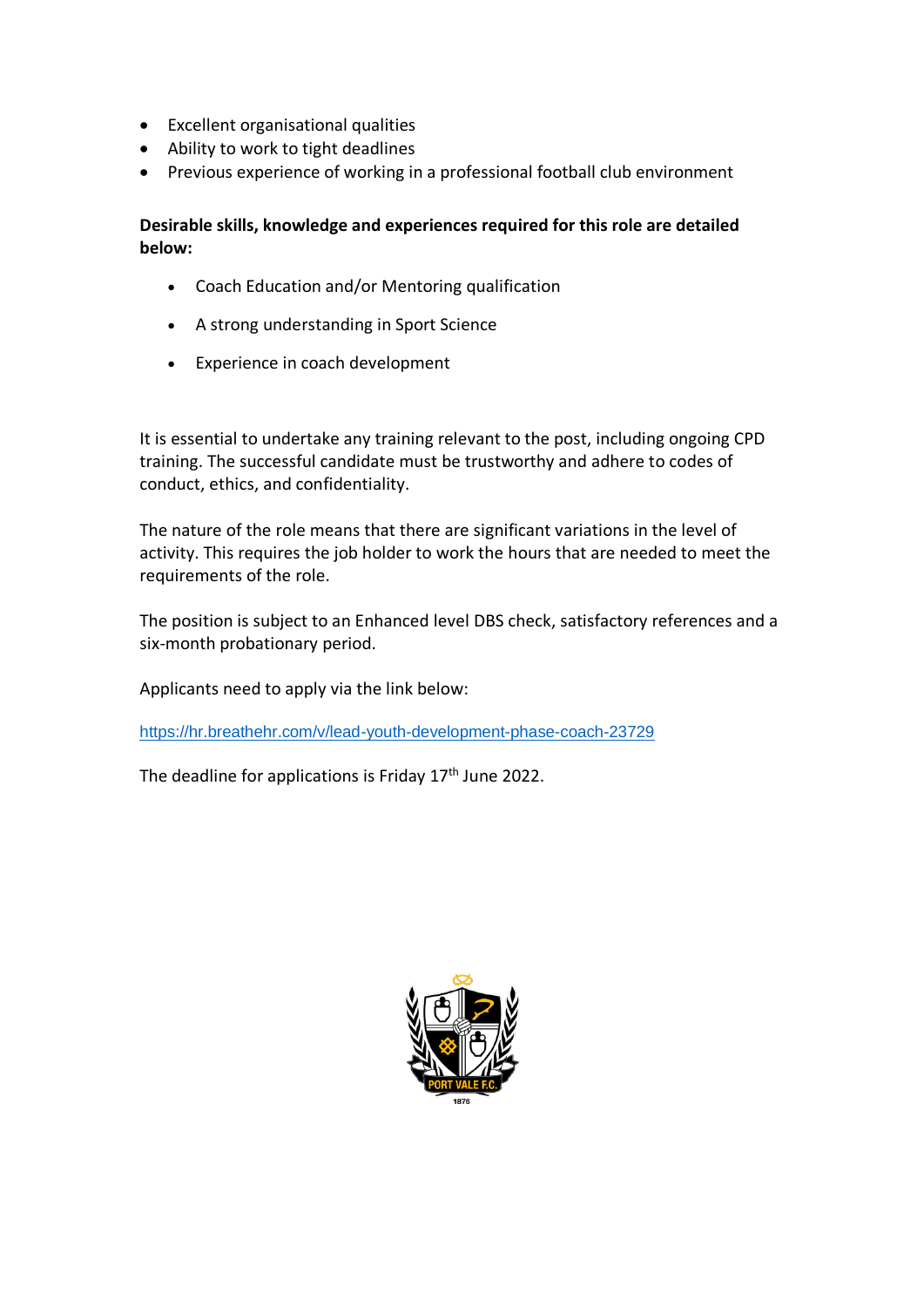## **Port Vale F.C. Academy**

# **Lead Youth Development Phase Coach (YDP) & Assistant Head of Coach and Player Development**

## **Job Description**

| <b>Reporting To:</b> | Head of Coach & Player Development                                                                                 |
|----------------------|--------------------------------------------------------------------------------------------------------------------|
| Term:                | Permanent (full-time)                                                                                              |
| Location:            | Port Vale FC, Vale Park, Hamil Road, Burslem, ST6 1AW and<br>other venues that apply to meet the needs of the role |
| Salary:              | Competitive                                                                                                        |
| <b>Hours:</b>        | Minimum of 37.5 hours per week                                                                                     |
| The Role:            | Lead the Youth Development Phase & support the Head of                                                             |
|                      | Coach & Player Development (YDP)                                                                                   |

### **Qualifications:**

- UEFA A License
- FA Advanced Youth Award
- EFAiF
- FA Safeguarding
- Current DBS

### **Experience:**

- Strong experience of coaching academy players in the Youth Development Phase in a professional football club
- Experience of helping players to transition from the Youth Development Phase into the Professional Development Phase in a professional club academy environment
- Experience of helping players transition from the Foundation Phase to the Youth Development Phase in a professional club academy environment
- Previous success of producing players that are now playing in the professional game
- Coach development knowledge and experience

### **Attributes:**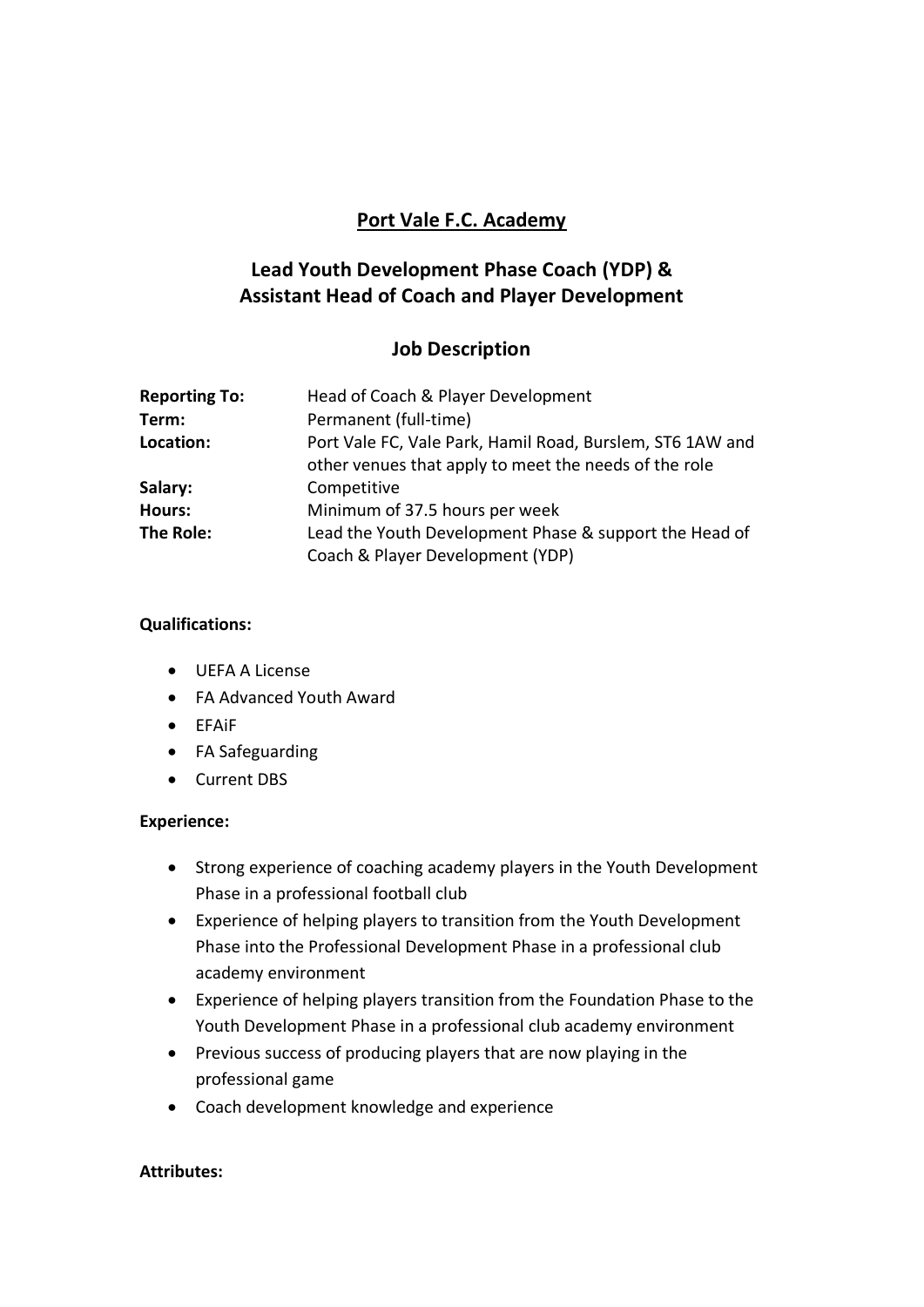- A meticulous attention to detail
- Excellent interpersonal skills
- A consistent team performer
- Ability to prioritise workload
- Ability to travel independently
- Strong IT Skills and familiarity with the PMA
- Excellent organisational qualities
- Ability to work to tight deadlines

#### **Additional desirable experience:**

- Coach development experience
- Experience in scouting and player recruitment

#### **Specific Responsibilities:**

- In conjunction with the Head of Coach & Player Development oversee and deliver the technical programme for academy players in the YDP
- Support the Head of Coach & Player Development providing feedback and support for the coaches in the YPD
- Monitor the development of the players, recording individual player data on the PMA
- Liaise with the Head of Coach and Player Development to create session plans appropriate to individual learning
- Devise individual learning objectives and action plans for each player within the YDP
- In conjunction with the HOC and Head of Education formulate and deliver a review process every 6 weeks for each Academy player and provide written assessment player feedback bi-annually to the parents
- Support the Head of Education with the delivery of the education programme
- Liaise closely with the Head of Player Recruitment/AMT staff on identifying and monitoring possible trialist players for the YDP age groups
- Manage the YDP age groups alongside HOC/part-time coaches in the league, cup and friendly fixtures
- Be prepared and willing to work with the players in the Professional Development age groups when required

**Key Responsibilities:**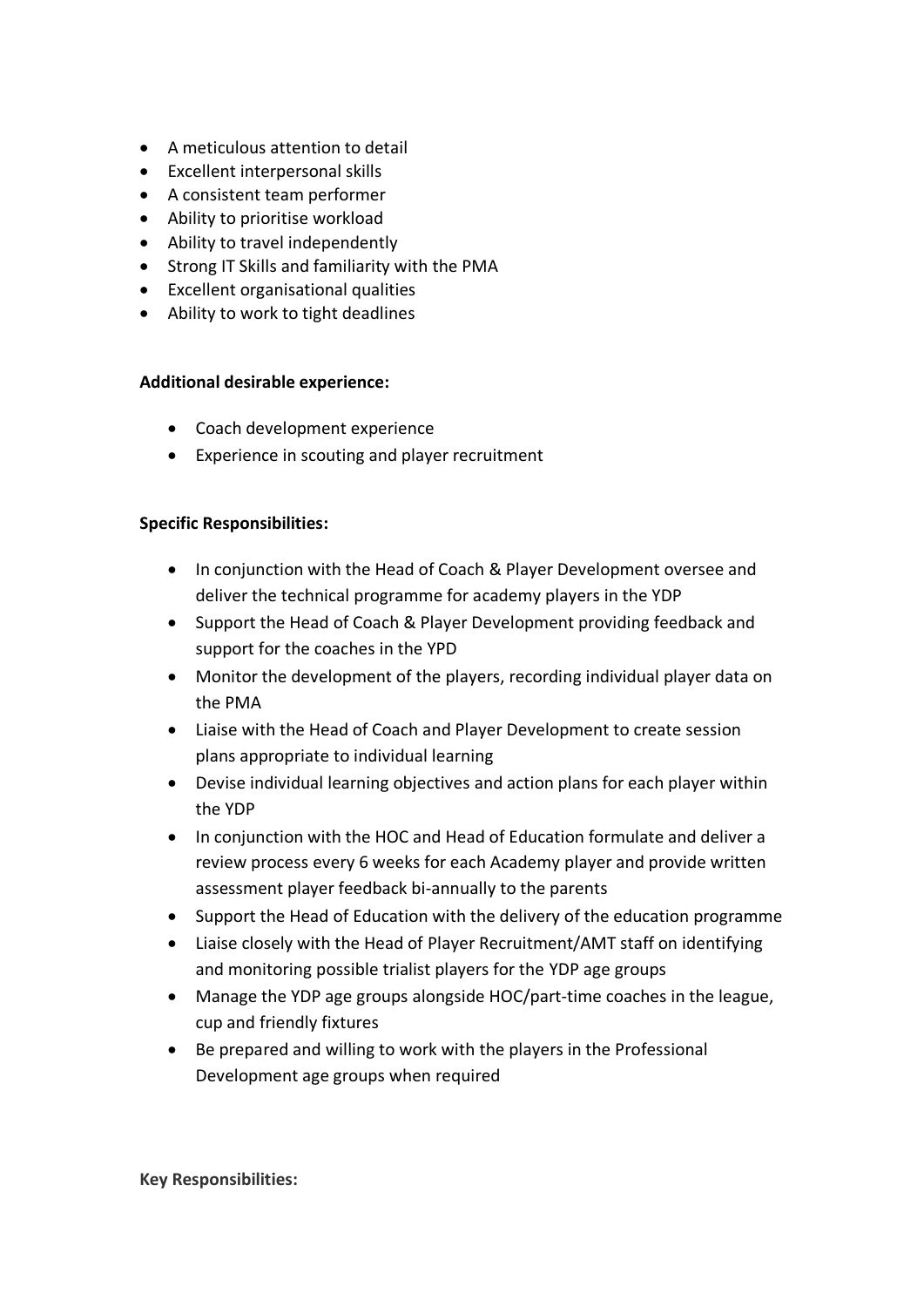- To coach and deliver from the Academy Performance Plan
- Ensure that players graduating to the Professional Development Phase do so with a high degree of technical and tactical ability with physical, psychological and social capability
- Specialist trained to ensure that players graduating from the YDP have built upon the core ball mastery skills and are able to apply individual skills appropriately in a team setting, with a growing tactical awareness of their role within the team
- Maintain a weekly training reporting process with the Head of Academy/HOC
- Deliver group and individual weekly performance objectives
- Evaluate the weekly performance objectives
- Assist in the reporting and monitoring of performance of academy players in the YDP
- Assist in the monitoring and supervision of physical development
- Take part in all relevant meetings including in service training, parent meeting's/reviews at the request of the line manager
- Show a continuous commitment to personal development through relevant CPD events and courses

#### **Person Specification**

- Committed, enthusiastic and passionate about the development of players in the academy
- Ability to work as part of a team as well as using one's own initiative in developing players
- A confident decision-maker
- Able to communicate effectively with players, parents and fellow staff members at all levels
- Strong IT skills with the ability to use e-mail, Microsoft Office and PMA to a high standard
- Able to adapt to the demands of the job and needs of the players and staff
- Dedicated to self-improvement and continuous professional development
- Be an ambassador for Port Vale Football Club, always presenting the Club in a positive image